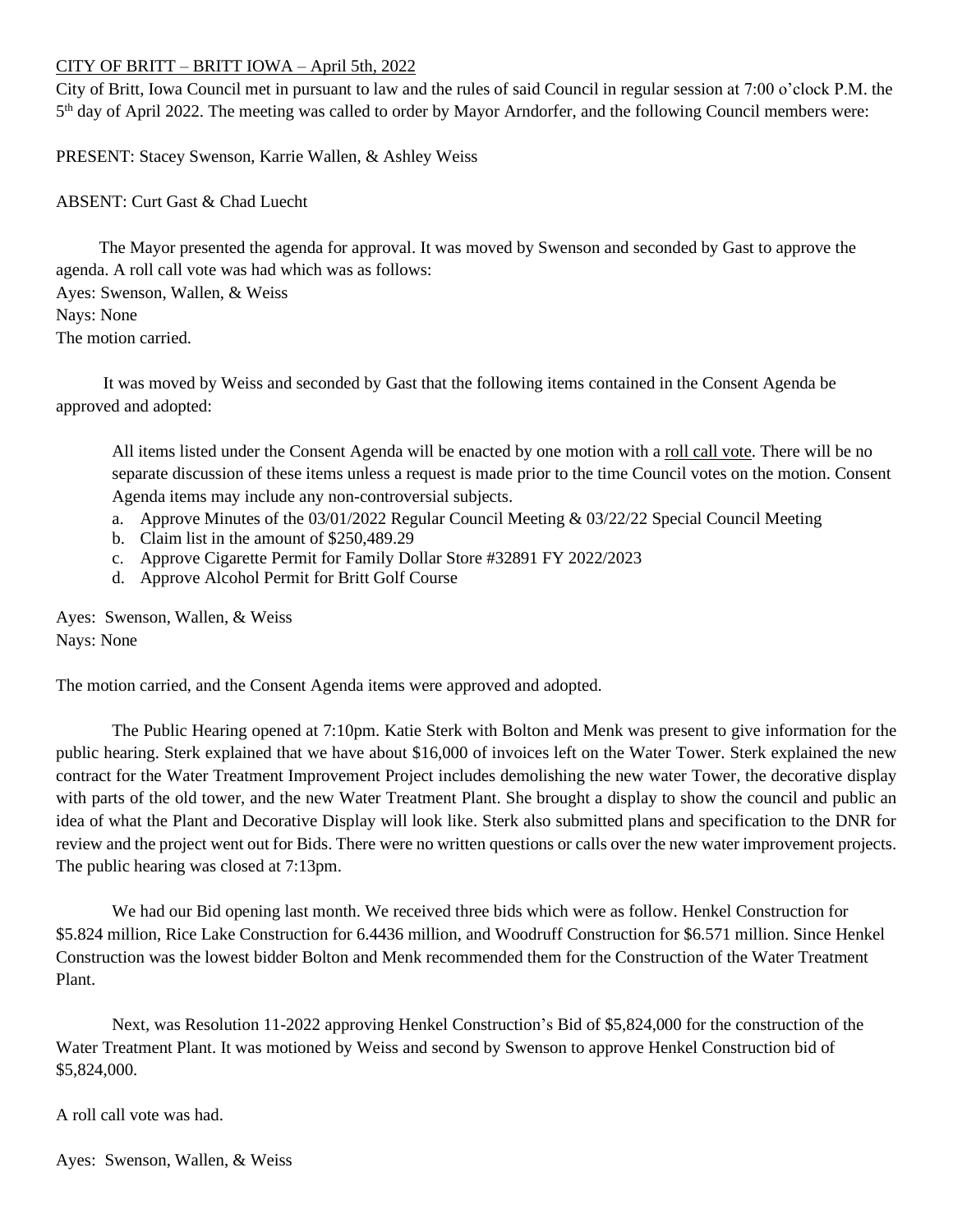## Nays: None

The motion carried, and the Consent Agenda items were approved and adopted.

We Received two quotes for material testing for the Water Treatment Plant, Chosen Valley Testing for \$10,575 and TEAM Services for \$13,544. It was motioned by Weiss and second by Swenson to approve Chosen Valley Testing for \$10,575 to test materials for the Water Treatment Plant. The motion carried unanimously.

Next, Sterk needed an approval for Amendment 2 to the current Water Treatment Facility Agreement for professional services with Bolton and Menk. Which includes Construction, administration, and observation services, managing the project, reviewing submittals, and reviewing pay applications. It was motioned by Weiss and second by Wallen to approve Amendment 2 to the current water treatment Facility Agreement for professional services with Bolton and Menk. Motion carried unanimously.

The Ree Family was present to speak about their Farmers Market Idea. They would like the market to be in front of City Hall. They were thinking Saturday mornings starting in June or July. They have seven vendors committed or extremely interested. The Vendors would place their tables on grass, so customers can walk on the sidewalk. They would follow all city rules and vendors would clean up the space. Mayor Arndorfer mentioned that it would be great for the town. It was motioned by Weiss and second by Wallen to approve Ree's request for a Farmers Market in front of City Hall on Saturday morning at no cost. Motion carried unanimously.

Department reports were given. Linda Friedow, Library Director, presented her report. Hancock County Trustee Training was held Wed. March 30 in Garner. Four trustees attended with me. The Iowa Library for the Blind from Des Moines was the presenter/training. The Summer Reading program "Off the Beaten Path" plans are Changing the format in four areas "Supervised activities, Independent Activities, Reading Challenges & Family Activities." The Programs scheduled are Michael Albert (Pop Art Collages), Fonziba Drums (African drums) & Duffy Hudson (family magic show). We Are partnering with community on additional programs (birdhouse painting, card-making, sewing, scavenger hunt and kitchen skills. It will begin late June and run through July. Friedow signed and filed the Library Bridges Letter of Agreement for 2023 – this is the agreement to continue to participate in the eAudiobook and eBook consortium. This has a set base fee plus a per capita fee. The Dept. is working on a community survey (short) to include with the city water bills.

 Vance Hagen, Public Works Director, presented his report to Council. Fab Tech repaired the final clarifier. Midwest Roofing was here to finish flashing. The fire hydrant froze and split on the corner of  $3^{rd}$  St SE &  $6^{th}$  Ave. A new PH meter for Sewer plant and new signs for Main Ave were ordered. Attended water tower webinar by Maguire Iron. Hagen attended the Pre bid meeting with Katy of Bolton-Menk for contractor questions. The Dept. changed the meter at 11 7<sup>th</sup> St SW. they also worked on Golf Course parking lot. Hagen Met with reps from Blacktop Services and Heartland to resurface 1<sup>st</sup> St NE. Installed new Mueller hydrant with valve at 3rd St SE & 6th Ave. The Dept. flushed sanitary sewer manholes with help of the Fire Dept. Hagen met with reps from Erpelding and Reding excavating for project estimates on 1st St NE & 5<sup>th</sup> Ave SW. P&P Electric came to look at generator block heaters that are not working properly. They will assess the new generators yearly. They assessed the generators at the Golfview location. Hired Steve Earles to repair broken valve box on Main Ave S the invoice will go to Mediacom. Hired Steve Earles to repair hole at 796 1<sup>st</sup> Ave SW that invoice will go to Alliant. Carl Berg of DNR came for sewer plant inspections and spoke about smoke testing results and other I & I improvements. The Dept Flow Tested hydrants for Fire Dept and for City of Britt. There was a water leak in the alley behind Gift Sew Sweet. Redig Excavating made the repair. Hagen Attended the composting webinar sponsored by Iowa Recycling Association. The Dept. Installed new stop signs, swept streets, did shut offs, read meters, and locates.

Hagen presented the quote for Iowa Pump Works for repairing the high school lift station at the sewer plant for \$37,048.47. It was motioned by Wallen and second by Swenson to approve the Iowa Pump Works quote for \$37,048.47. Motion carried unanimously.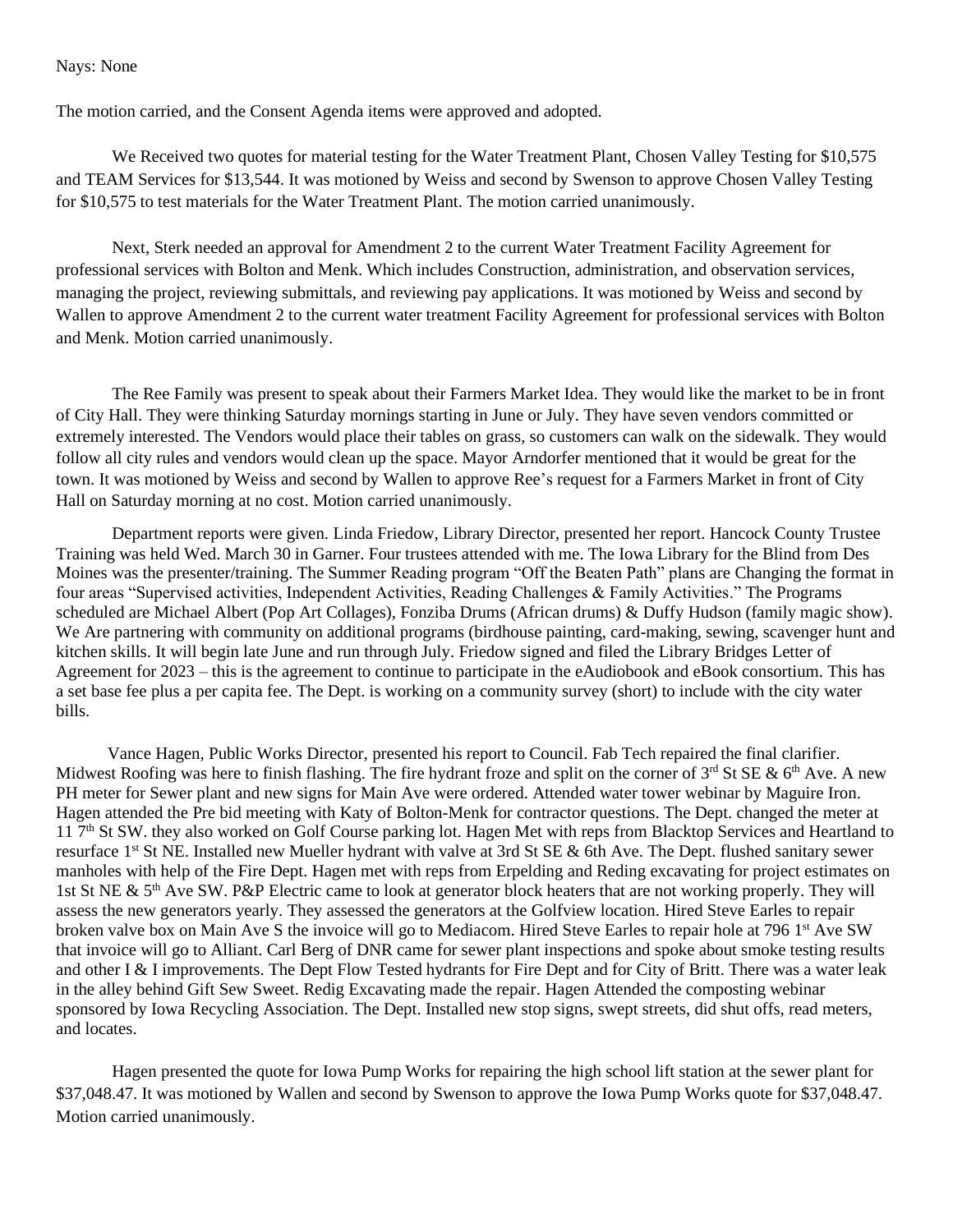Next Fiscal Year we are looking to repave  $1<sup>st</sup> ST NE$ . We got a quote from Heartland Asphalt in the amount of \$125,617.53 and a quote from Blacktop services in the amount of \$159,643.50. It was motioned by Swenson and second by Wallen to approve the quote for \$125,617.53 from Heartland Asphalt. Motion carried unanimously.

Next Hagen presented a quote from Mckiness Excavating for \$9,874 and Reding's for \$16,314 to repair the sanitary sewer for 1<sup>st</sup> St NE. It was motioned by Weiss and second Wallen to approve Mckiness Excavating's quote of \$9,874. Motion carried unanimously.

Hagen presented one last quote from Reding's Construction for \$23,235 and Mckiness Excavating for \$21,090 to repair the storm sewer system at 5<sup>th</sup> AVE SW. It was motioned by Swenson and second by Wallen to approve the quote from Mckiness in the amount of \$21,090. Motion carried unanimously.

Mark Anderson, Chief of Police, presented his report. The PD had 224 calls for service in March. Officer Reis graduates in a couple of weeks from the academy. Officer Williams leaves next month for 3 weeks for his K9 certification.

Next on the agenda was to set the Public Hearing for the bank loan to purchase new police vehicle in the amount of \$36,000 for Tuesday, April 26th. It was motioned by Swenson and second by Wallen to approve setting the public hearing for the purchase of the new police vehicle for Tuesday, April  $26<sup>th</sup>$ , 2022.

Jon Swenson, Fire Chief, presented his report. There were three calls for service to assist WHAS in March of 2022. The Dept. conducted training in Baselines for health, 360 at a fire, check sides A, B, C, D turn off gas if needed, call power company. They also watched a video on Rescue 42 supports and struts, and how to use them. The Dept did CRP burns for farmers in the area. The 727-fire engine pumper repair, \$17,118.63, Parts are in. The truck is at Feld Fire in Carroll, IA being repaired. The warranty is up in July and is going to have minor repairs. ISO checked over the Department and the city hydrants on April 4<sup>th</sup>, thanks Vance Hagen and city crew.

Mike Boomgarden, Zoning Administrator, issued three new permits to Seth Goepel, Cory Miller, and Kate Hakim. He spoke with three residents over zoning questions. He also spoke with two contractors over the water treatment plant projects.

Next, Stephanie Daugard and Ann Hinders, Summer Rec board members, were present to give their report. Elizabeth Ibarra and Jen Weiland (Summer Rec President) met up to go over donation deposits that were put under the city account and should have gone to the summer rec account. Ibarra will cut a check to summer rec for \$1,977.05 for donations that were misplaced. We also looked at the salaries that were paid in 22-23. We paid \$2,859.58 in summer rec salaries. \$500 of those salaries will be paid next payroll. Weiland also applied for a grant.

City Clerk, Elizabeth Ibarra, presented her report. Ibarra needed an approval for Resolution 08-2022 Increase to Health and Dental Insurance Premiums for Employees hired on or after February 1<sup>st</sup>, 2022, is ready for approval. It was motioned by Wallen to approve Resolution 08-2022 Increase to Health and Dental Insurance Premiums for Employees hired on or after February 1<sup>st</sup>, 2022. It was second by Swenson. A roll call vote was had which was as follows.

Ayes: Swenson, Wallen, & Weiss

## Nays: None

The motion carried, and the Resolution was approved and adopted.

Ibarra presented Resolution 12-2022 -Not to Exceed \$6,902,000 Water Revenue Capital Loan Notes fixing date for a meeting on the proposition to authorize a Loan and Disbursement Agreement and the issuance of Notes to evidence the obligations of the city thereunder. The Public hearing date was set for Tuesday, April 26<sup>th</sup>, 2022. It was motioned by Swenson and second by Weiss to approve Resolution 12-2022-Not to Exceed \$6,902,000 Water Revenue Capital Loan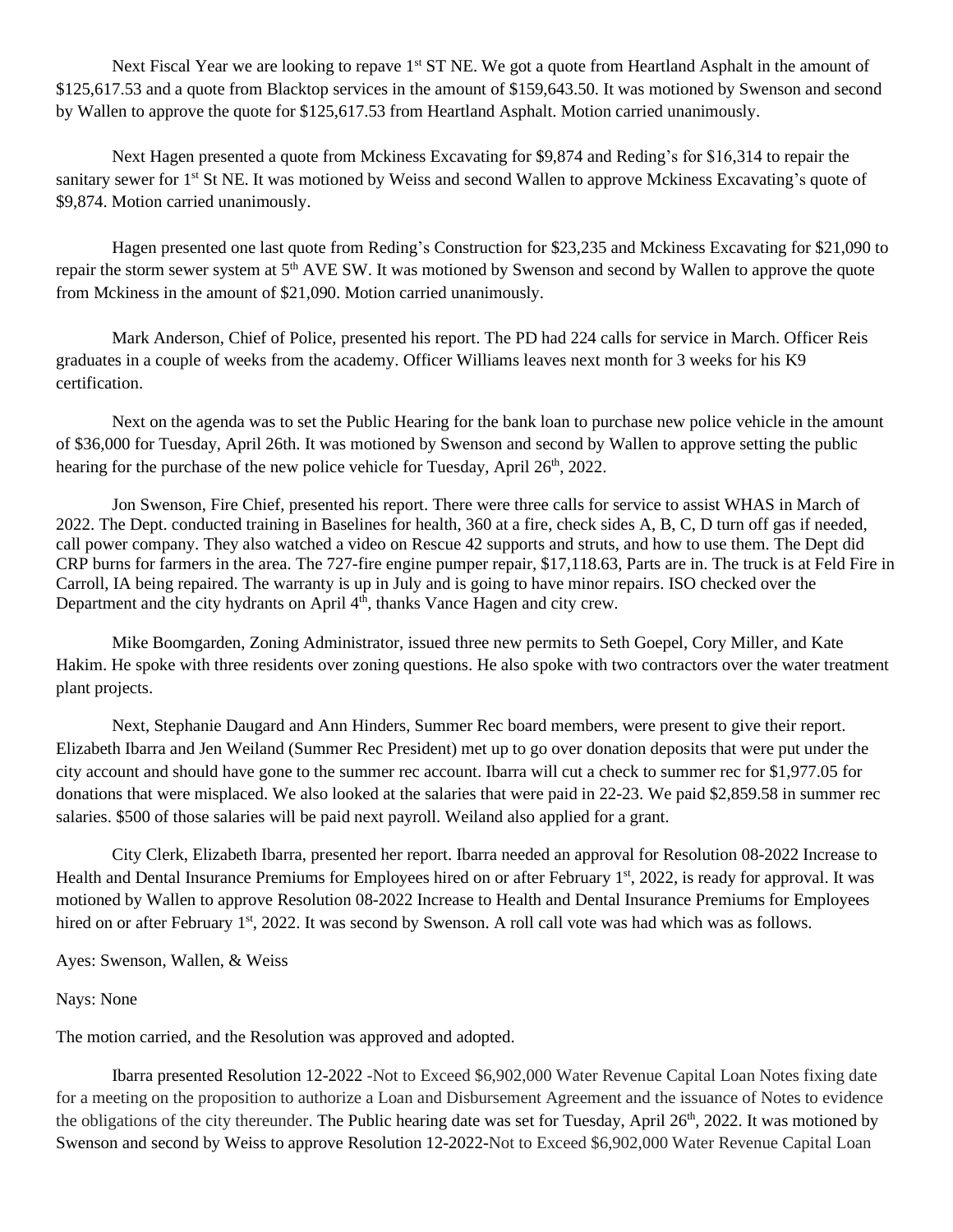Notes fixing Public Hearing date for Tuesday, April 26<sup>th</sup>, 2022, on the proposition to authorize a Loan and Disbursement Agreement and the issuance of Notes to evidence the obligations of the city. A roll call vote was had.

Ayes: Swenson, Wallen, & Weiss

Nays: None

The motion carried, and the Resolution was approved and adopted.

Next on the agenda is setting the public hearing date for Budget Amendment on Tuesday, April  $26<sup>th</sup>$ , 2022. It was motioned by Wallen and second by Weiss to approve setting the public hearing for Budget Amendment for Tuesday April 26th, 2022.

We also set the public hearing date for FY 22-23 Budget Adoption for Tuesday April 26<sup>th</sup>, 2022. It was motioned by Weiss and second by Swenson to approve the public hearing for Budget Amendment for Tuesday April 26<sup>th</sup>, 2022.

Mosquito Control of Iowa increased their contract proposal by \$795 since 2017. Now costing now \$6,095. It was motioned by Swenson and second by Wallen to approve the new contract with Mosquito control of Iowa for \$6,095. The Motion carried unanimously.

Last on the agenda, Deputy Clerk, Marcy Mayland went to train on Rave, text message notification system, that the city of britt signed up for. It is a free program through the County. Mayland said we are sending sign up information in the water bills.

With no further business it was moved by Swenson and seconded by Wallen to adjourn the meeting. Motion carried by unanimous vote.

\_\_\_\_\_\_\_\_\_\_\_\_\_\_\_\_\_\_\_\_\_\_\_\_\_\_\_\_\_\_\_\_\_\_ \_\_\_\_\_\_\_\_\_\_\_\_\_\_\_\_\_\_\_\_\_\_\_\_\_\_\_\_\_\_\_\_\_\_\_\_\_\_

| <b>CLAIMS REPORT</b>             |                               |                  |
|----------------------------------|-------------------------------|------------------|
| <b>VENDOR</b>                    | <b>REFERENCE</b>              | <b>AMOUNT</b>    |
| <b>AGSOURCE</b>                  | <b>ANALYSIS</b>               | \$<br>1,127.50   |
| AL OLSON                         | <b>FLOOR POLSHING</b>         | \$<br>450.00     |
| <b>ALLIANT ENERGY</b>            | FEB 2022 ELECTRIC             | \$<br>11,481.39  |
| <b>ALLIED ENS LLC</b>            | <b>BACKUP</b>                 | \$<br>2,770.29   |
| AMAZON                           | LIBRARY-SUBSCIPTION           | \$<br>696.15     |
| <b>AMERICAN LEGION POST 315</b>  | 20 US FLAGS                   | \$<br>600.00     |
| ARAMARK                          | <b>CITY HALL-MOP AND RUGS</b> | \$<br>491.10     |
| <b>BADGER METER</b>              | <b>CONTACT: DANA PHILLIPS</b> | \$<br>414.12     |
| <b>BASE</b>                      | <b>REIMB DEF COMP</b>         | \$<br>947.49     |
| <b>BOLTON &amp; MENK</b>         | <b>NEW WATER PLANT</b>        | \$<br>111,506.80 |
| <b>BRITT FOOD CENTER</b>         | <b>LIBRARY- SUPPLIES</b>      | \$<br>75.68      |
| <b>BROWN SUPPLY INC</b>          | <b>MISC</b>                   | \$<br>485.31     |
| <b>CJ COOPER</b>                 | LABS                          | \$<br>35.00      |
| <b>CARD SERVICES</b>             | LIBRARY-SUPPLIES/MISC         | \$<br>435.91     |
| <b>CITY OF BURT</b>              | <b>SHOWMOBILE</b>             | \$<br>100.00     |
| <b>COLLECTION SERVICE CENTER</b> | GARNISHMENT (CRAM, LARA)      | \$<br>514.48     |
| <b>COLOFF DIGITAL</b>            | WEBSITE MANAGEMENT            | \$<br>338.00     |

Elizabeth Ibarra, Acting City Clerk Ryan L. Arndorfer, Mayor